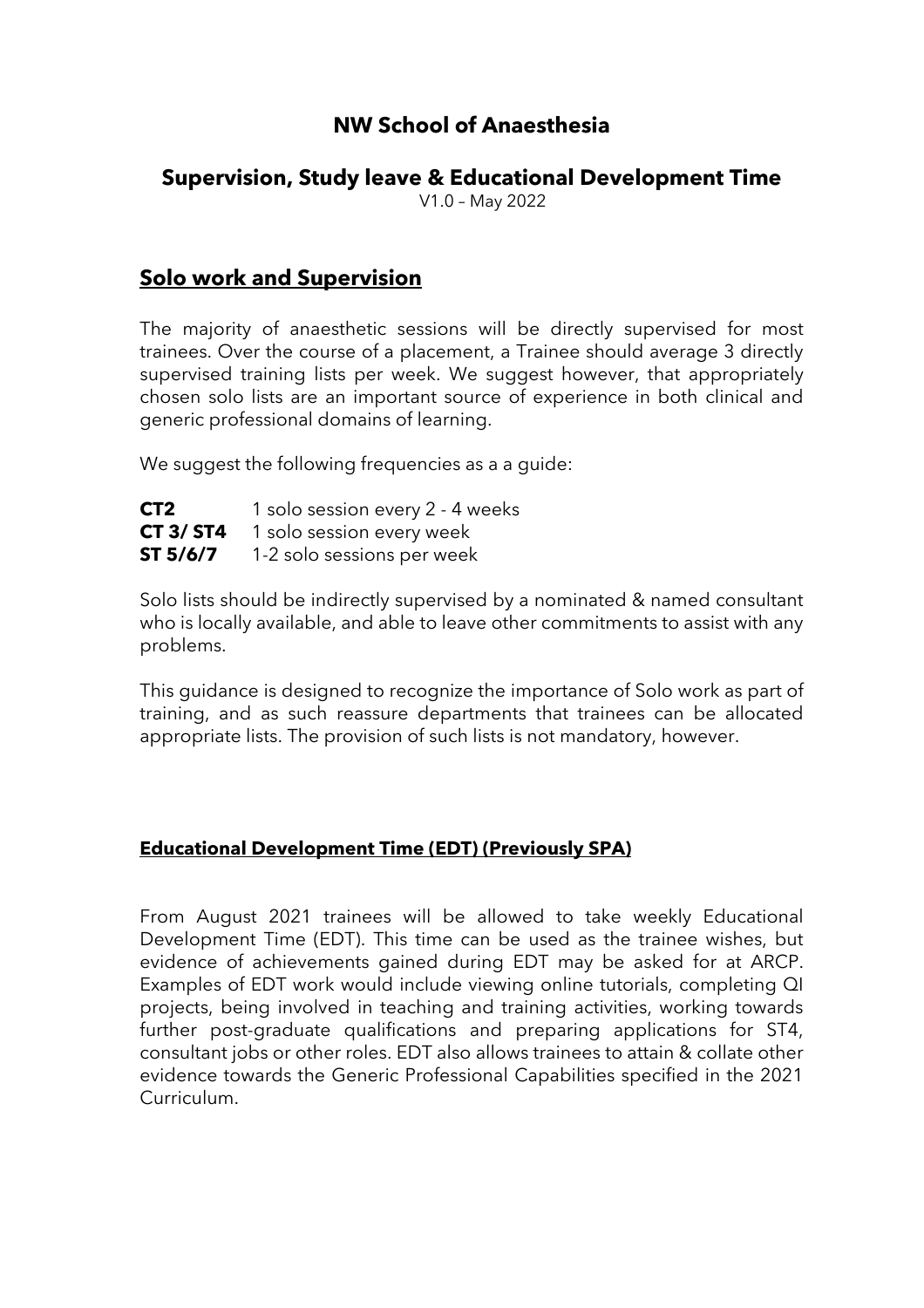EDT is separate to Study Leave and takes the place of "protected teaching time" – previously used for the Primary and Final weekly tutorial programmes.

EDT is voluntary and trainees may prefer to spend this time in the clinical workplace. Trainees who miss EDT due to on-call commitments, nights or post on-call days, are not able to request that this be taken at another time. This ensures that there is a balance between time spent doing clinical, and nonclinical work.

In exceptional circumstances, Trusts may require trainees to work clinically in place of their EDT. This is understandable & acceptable, but should be the exception, not the norm. If trainees routinely miss out on EDT the College Tutor should be informed.

The School of Anaesthesia has suggested specific days on which EDT will routinely be taken. This predictability makes it easier for Trusts to allocate rota sessions, and allows the School to arrange specific training days etc.

Trainees working less than full time should take EDT on a pro-rata basis – for example a trainee working 60% should take EDT for one half day every 2 weeks. LTFT trainees may also request alternative days for their EDT if the suggested days clash with days off. These arrangements should be locally agreed with host Trusts.

More details about EDT activities for each stage of training can be found on the MMACC website - by following this link Study Leave & SPA | [MMACC.UK.](https://www.mmacc.uk/nw-anaesthesia/study-leave)

See also **Appendix 3** for RCOA view on educational development time.

# **Study Leave Regulations**

Trainees are allocated up to 30 days of study leave per year of training & each trainee has a fixed budget. As the money is held for the school, some trainees (usually the more senior) can be allowed to exceed their budget, whilst others (usually the more junior CTs & STs concentrating on exam success) will often underspend. Study leave is granted at the discretion of the Head of School or nominated deputy. The 30 days may end up being unevenly distributed between different hospitals in a given stage of training.

The School of Anaesthesia top slices study leave budgets & uses the money to provide specific training opportunities in Stage 1 & Stage 2. As such, local primary & final FRCA courses, stand-alone courses,simulation days & "special Wednesdays" etc. will all automatically be granted as study leave. These NW regional teaching days are designed to aid exam preparation.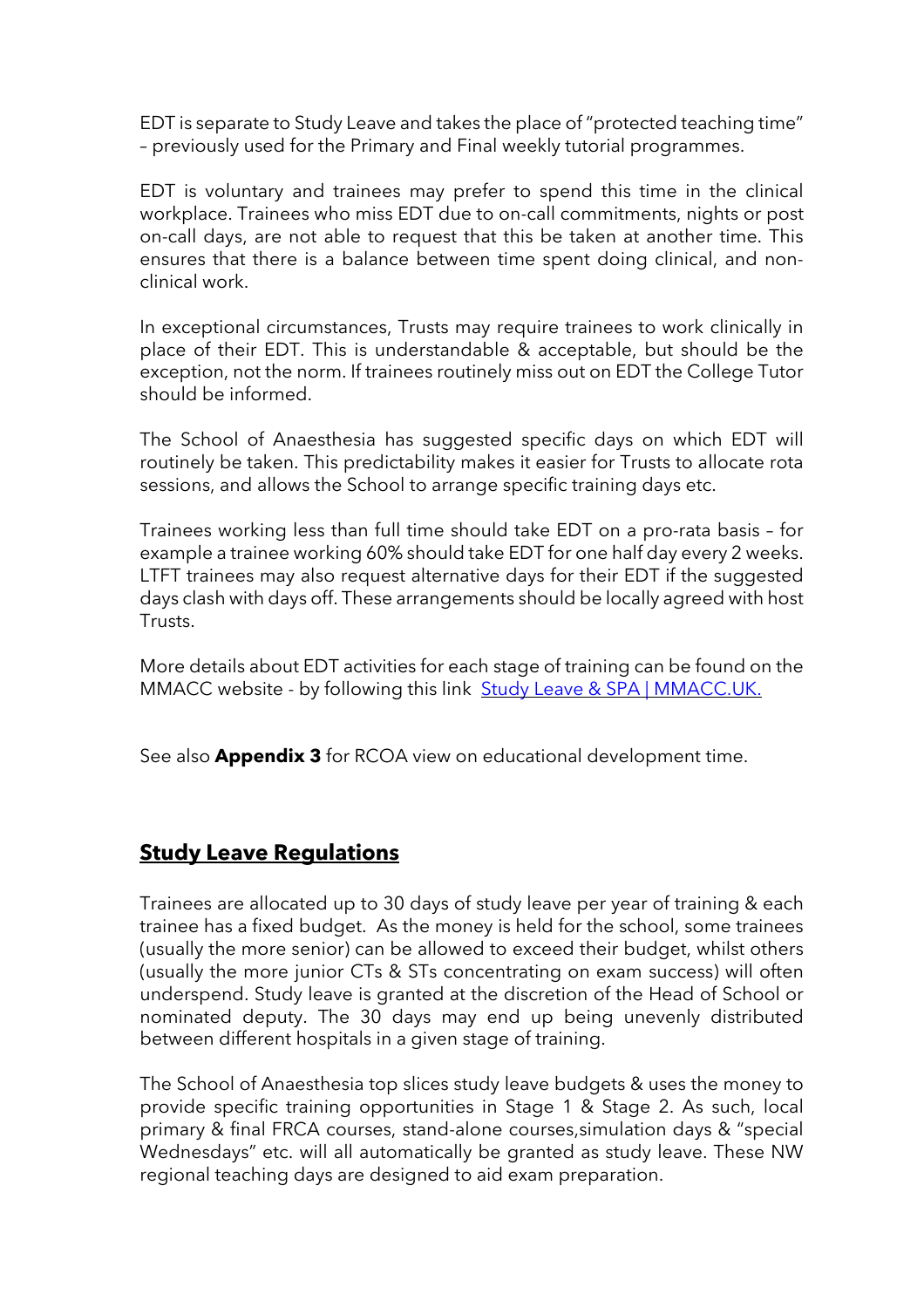We expect trainees to attend **all** of the training opportunities paid for by the top-slice, unless there are exceptional circumstances (post call, annual leave etc).

Attendance at the school courses may lead to an uneven split of study leave between trusts. Any additional study leave requested should be shared as evenly as possible between different hospitals in a given academic year. Leave requests are granted at the discretion of the rota-master of each hospital.

Prior to the FRCA exam, trainees may be given up to five days of private study leave in addition to the time to attend the examination. HENW allow up to 7 days private study per year, which includes the exam day itself. As such – private study will be granted up to a maximum of 5 days *per year*.

Exam Fees and expenses are not paid from the study leave budget.

Trainees may apply for overseas study leave once only during their training, an award towards (not fully) the costs of travel and accommodation may be given at the discretion of the Associate Dean.

#### **STAGE 1 TRAINING**

The focus of stage 1 training should be gaining solid clinical skills in anaesthesia and passing the Primary FRCA Exam. Therefore, in CT1 & CT2, study leave will not usually be granted for anything other than the regional "top sliced" teaching courses & the North West exam preparation courses. In CT3, new training opportunities are being developed which will prepare for transition to the "registrar" grade (ST4+) and provide training in the generic professional competency elements of the 2021 curriculum. These training opportunities will again be funded by a top-slice, and we expect all trainees to attend.

It is common for trainees to ask for life support courses to be funded during stage 1 training (ALS, APLS, ATLS etc). We recommend that these courses are undertaken after success in all parts of the primary FRCA exam. Whenever possible, local part-funded courses should be chosen. It is unusual for more than one resuscitation type course to be funded during stage 1 training.

Locally arranged teaching & exam courses already provide significant time away from clinical work, so further study leave for exam preparation courses will not be supported.

Trainees who are repeating any component of the Primary FRCA may apply to attend the locally arranged teaching in the Mersey side of the School. This is different to the commercial courses run by MSA – which are not usually funded.

Trainees sitting the Primary FRCA MCQ/SBA paper will be offered access to the website www.onexamination.com for a 2-month period & this will be paid for.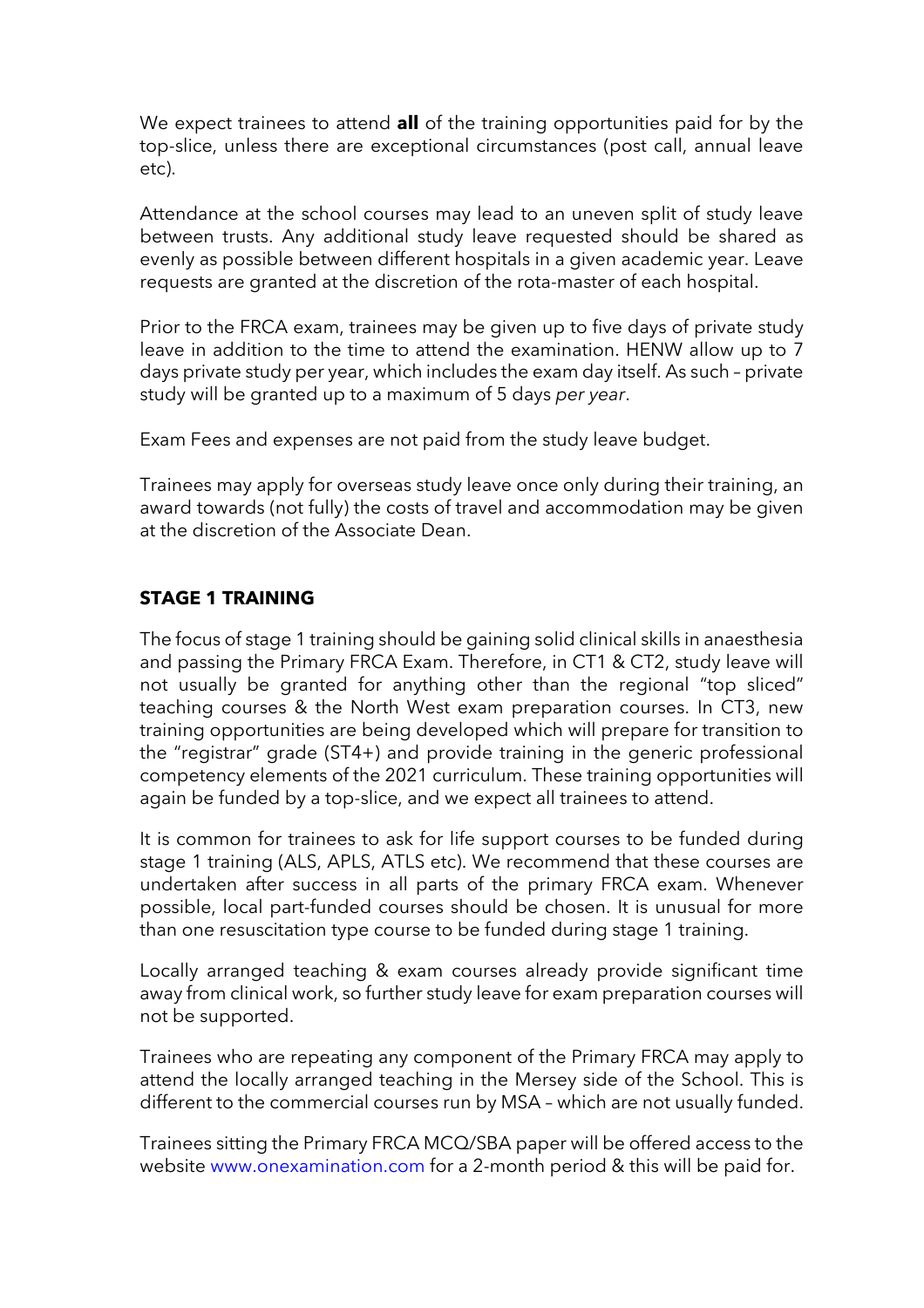We recognize that development of teaching skills is important & features in the 2021 curriculum. In Stage 1 training, teaching skills can be developed within the training programme, and study leave for teaching and instructing is therefore not usually granted in stage 1. Generic Instructor/ATLS Instructor Courses are no longer funded by HEE.

The generic professional capability aspects of the 2021 curriculum will be catered for in a number of courses. These study days should normally be undertaken in CT3, but there is some flexibility between CT2 & CT3. We expect all stand-alone study days to be completed by the end of CT3.

Whilst there is discretion for those trainees who pass the Primary FRCA exam early in Stage 1 training, overseas study leave is not usually be supported.

A list of provided courses & study days for is seen below in **Appendix 1.**

## **Stage 2 TRAINING**

The focus of Stage 2 training should be completing the necessary HALOs and passing the Final FRCA Exam. Thus, study leave will not usually be granted for anything other than the regional teaching courses, attending the exam, exam preparation courses and life support courses. An in-date ALS should be the priority for life support courses and these courses are often available at your local Trust. **Locally arranged teaching courses already provide time away from training to prepare for the Final FRCA and so further study leave for exam preparation will not be supported except for those courses listed in Appendix 1.**

Trainees who are repeating any component of the Final FRCA may apply to attend the locally arranged teaching in the Mersey side of the School.

Local Study Days on specialist areas may be supported, provided the trainee can demonstrate it is supporting their learning.

Whilst developing teaching skills is important, this can be done as part of the training programme, so study leave for teaching and instructing will be limited to 5-days per training year, providing the trainee has not exceeded their study leave time. Any teaching and instructing activity must be supported by evidence of consultant supervision and a plan for completion of work place based assessments.

There is some discretion for those trainees who pass the Final FRCA exam within their first year of Stage 2 training, but overseas study leave will not usually be supported.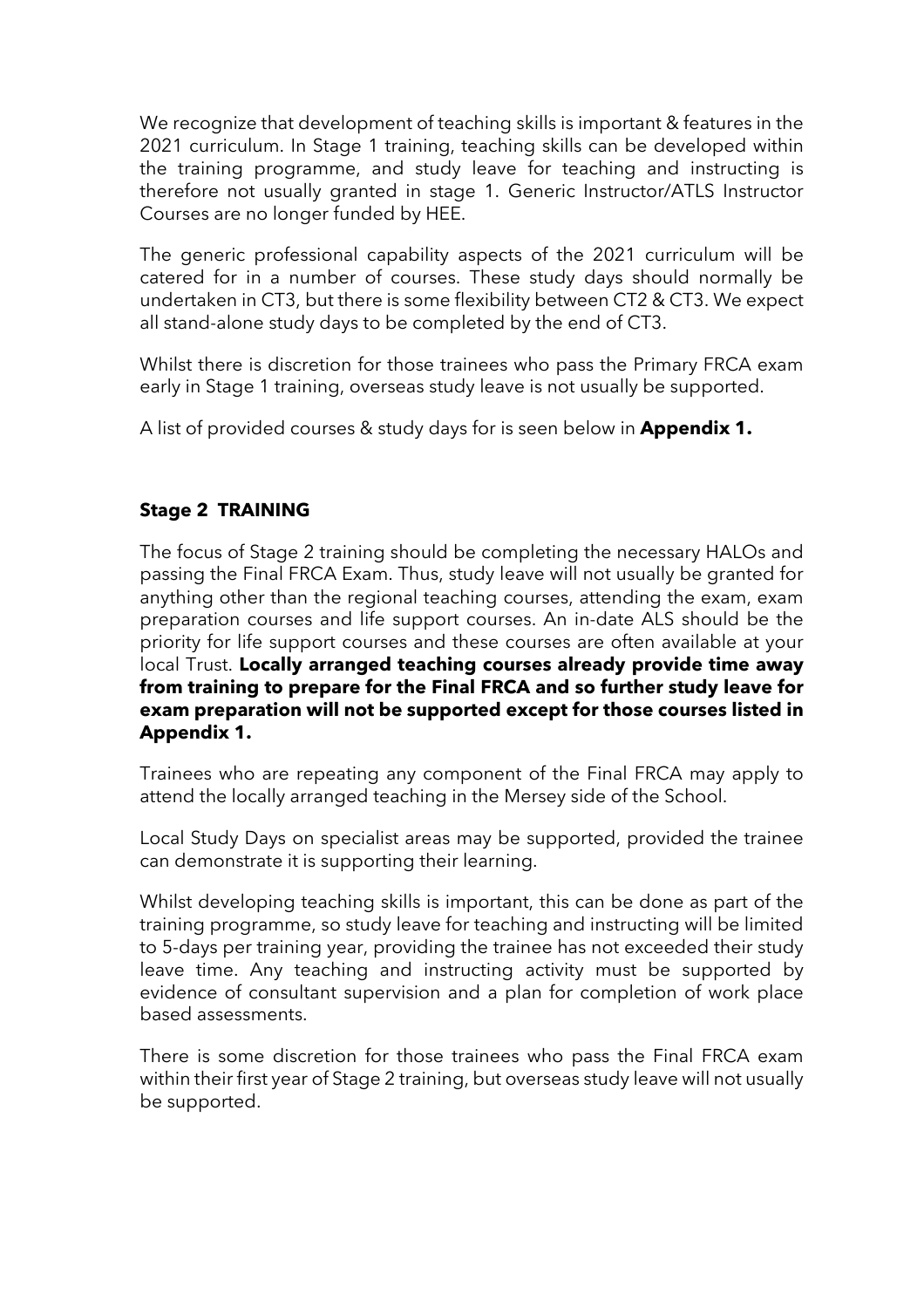### **Stage 3 TRAINING**

Senior trainees will have a more diverse range of learning needs, as they develop their career aspirations. Thus, they should become more self-directed in their learning and identifying their learning needs. Stage 3 trainees must make every effort to attend the Post-FRCA Study Meetings (Countdown) which are funded from the top-slice budget.

Stage 3 trainees will be offered a mentor for the rest of their training. This will normally be arranged after passing the Final FRCA.

Overseas study leave will usually only be supported once during Stage 3 training and the financial support may be limited. This will be at the discretion of the Postgraduate Dean.

Once again, development of teaching skills can usually be done as part of the training programme, so study leave for teaching and instructing will be limited to 5-days per training year. Again this must be supported by consultant supervision and the opportunity to complete WPBAs, ideally in conjunction with the Edge Hill Teaching Module. Time for educational activities is discretionary, but if a trainee is involved in developing (for example) new regional courses then more time will be allowed after discussion with the study leave lead.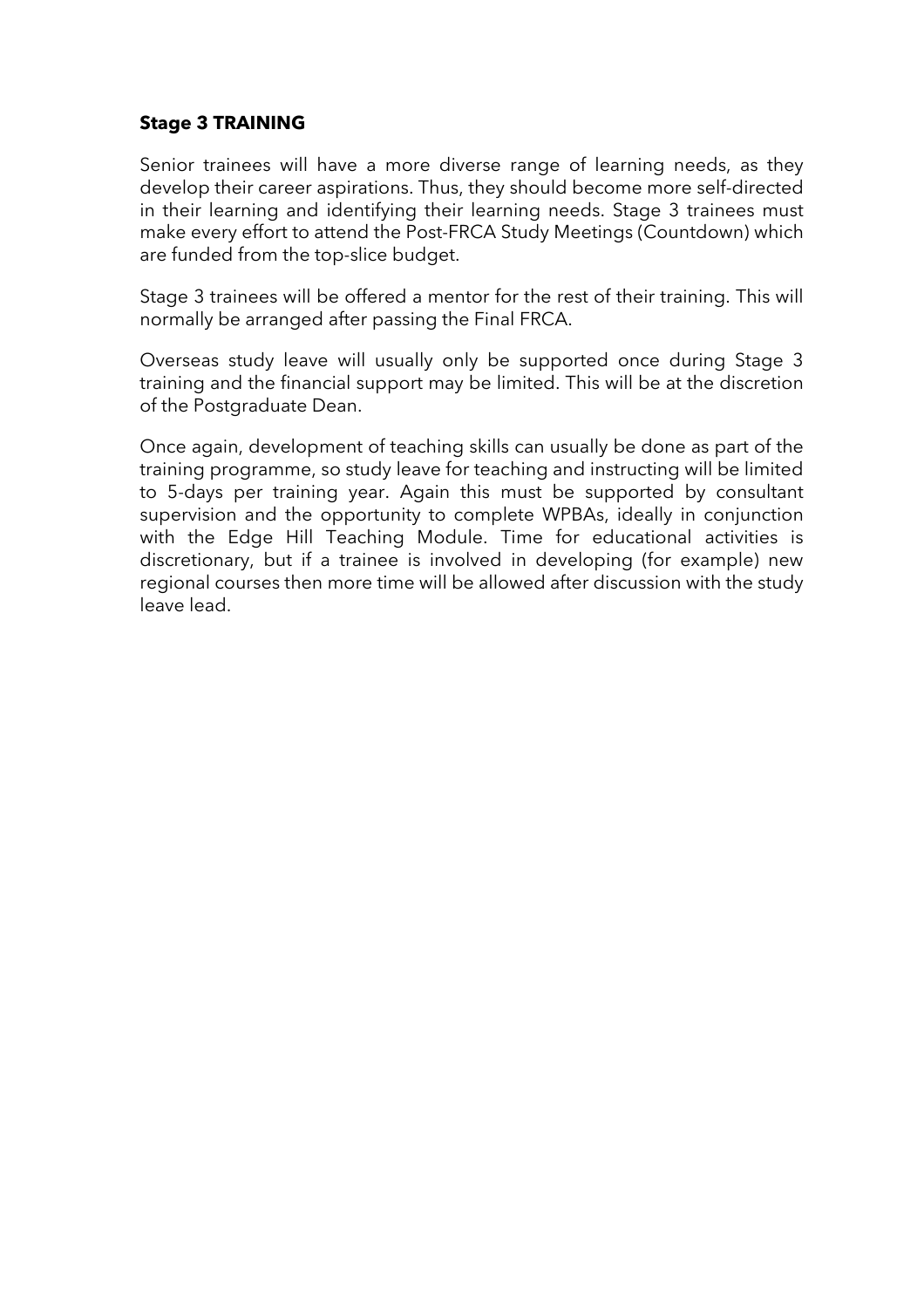# Appendix 1: NW School of Anaesthesia list of provided/approved courses

| Year     | <b>Approved Courses</b>                                                                                                                                                                                                                                                                                                                                                                                                                                                                                                                                                                                                                                                                                                                                                                                       | <b>Often refused</b>                                                                                                                                                                                              |
|----------|---------------------------------------------------------------------------------------------------------------------------------------------------------------------------------------------------------------------------------------------------------------------------------------------------------------------------------------------------------------------------------------------------------------------------------------------------------------------------------------------------------------------------------------------------------------------------------------------------------------------------------------------------------------------------------------------------------------------------------------------------------------------------------------------------------------|-------------------------------------------------------------------------------------------------------------------------------------------------------------------------------------------------------------------|
| CT $1/2$ | Primary FRCA course 18 days in 9 X 2 day blocks<br>Stand-alone mandatory courses (top sliced from<br>budget). Usually attended in CT1/2 - but may be<br>carried over in to CT3<br>Transfer course - 1 day<br>Intro to obstetrics course - 1 day<br>Airway Course - 1 day<br>Critical incident Simulation - 1 day<br>Intensive Care Course - 1 day<br>$\bullet$<br>Medical device training - 1 day<br>$\bullet$<br><b>Exam Preparation Courses</b><br>MCQ - 3 days<br>OSCE/VIVA - 2 days<br>Private study prior to primary FRCA (max five days<br>per core training year) plus study leave to take exam<br>If fail primary examination:<br>BASICS course in Liverpool (overnight<br>expenses not paid)<br><b>Subsequent Exam fail:</b><br>One RCOA approved exam practice course<br>(time and course fee paid) | Out of region exam courses<br>unless failed after local course.<br>Other courses including ATLS,<br>APLS etc only usually allowed<br>once primary exam completed.<br>Course fees come out of<br>remaining budget. |
| CT3      | <b>CT3 Study Days:</b><br><b>Education &amp; Training</b><br>Teamworking<br><b>Professional Regulation</b><br>QI<br><b>TIVA</b><br><b>Research Methodology</b><br>Need for Paeds<br>Regional Anaesthesia (Stepping Hill)<br>Salford Trauma Course<br><b>ALS/Resuscitation Course</b><br>Usual for no more than one course<br>resuscitation course to be funded across<br>stage 1                                                                                                                                                                                                                                                                                                                                                                                                                              | <b>Resuscitation Council Generic or</b><br>ATLS Instructor Course no<br>longer funded                                                                                                                             |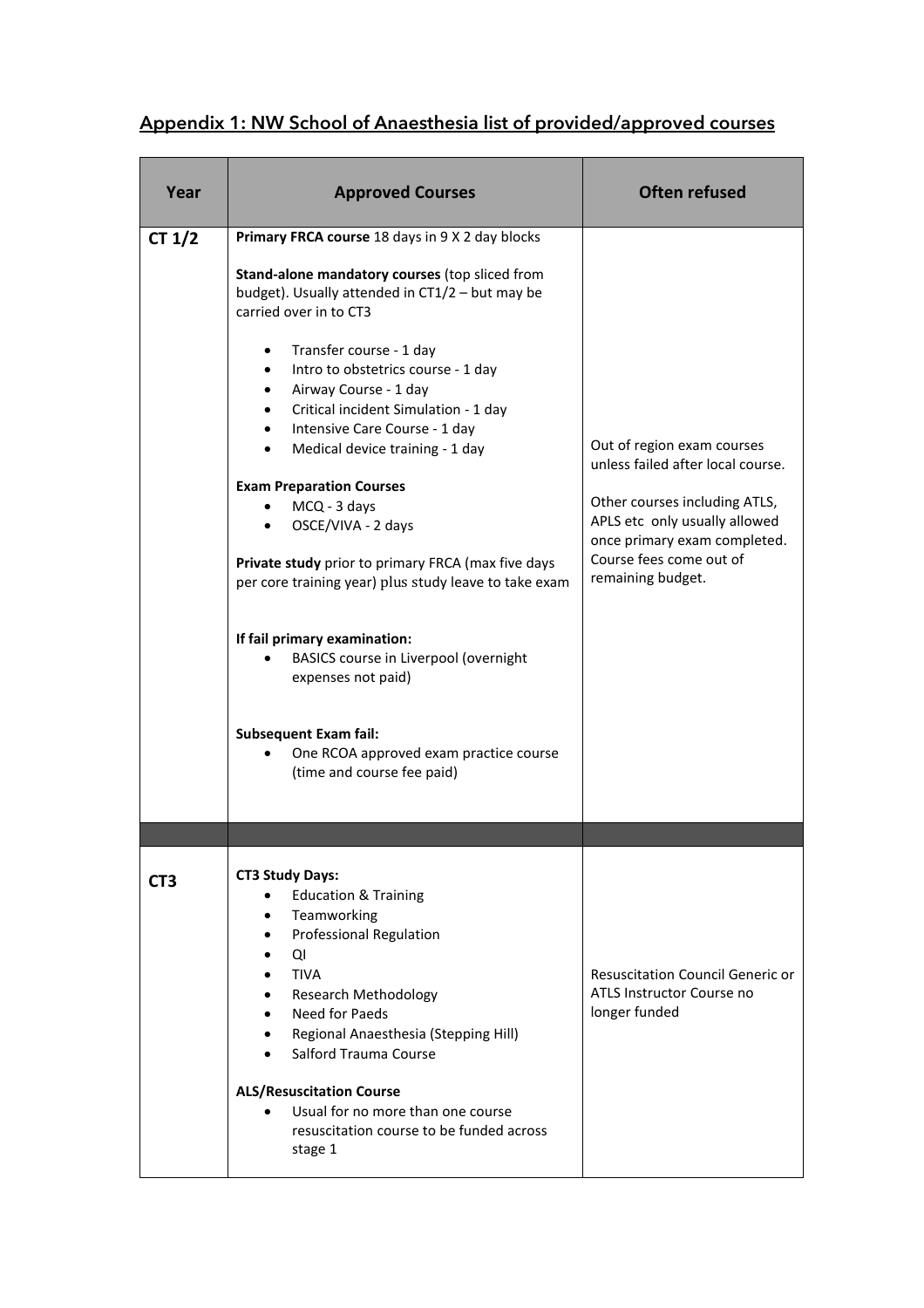| ST4/5    | Final FRCA Course (MRI) - 10 days                                                                         |                                                              |
|----------|-----------------------------------------------------------------------------------------------------------|--------------------------------------------------------------|
|          | Regional teaching days/tutorial programme half day<br>a week (neuro, cardiac and paeds) special weds full |                                                              |
|          | day 8 days.                                                                                               |                                                              |
|          | Local Exam preparation courses<br>Intro day 1 day                                                         | National Exam preparation<br>courses (time only) unless fail |
|          | Viva days 2 x 2 days                                                                                      | after local course then only                                 |
|          | SAQ/MCQ/SBA 2 x 2 days                                                                                    | RCoA recommended ones will<br>be funded.                     |
|          | Return to work course 1 day                                                                               |                                                              |
|          | All above free to trainee (paid for by top slicing £100<br>per trainee off study leave budget)            |                                                              |
|          | <b>ALS</b>                                                                                                |                                                              |
|          | Private study prior to FRCA (max five days.                                                               |                                                              |
|          | Exam leave 2 days                                                                                         |                                                              |
|          |                                                                                                           |                                                              |
|          |                                                                                                           |                                                              |
| ST $6/7$ | Regional Post FRCA teaching Days<br>(Countdown to CCT) 8 days a year.                                     |                                                              |
|          | Regional simulation days                                                                                  |                                                              |
|          | Human factors 1 day                                                                                       |                                                              |
|          | Advanced airway day 1 day                                                                                 |                                                              |
|          | Interview practice course 1 day                                                                           |                                                              |
|          | Advanced obs 1 day                                                                                        |                                                              |
|          | Return to work course 1 day                                                                               |                                                              |
|          | All above free to trainee (paid for by top slicing £100<br>per trainee off study leave budget)            | Courses unrelated to<br>Stage 3 training in anaesthesia      |
|          |                                                                                                           | such as Altitude or Wilderness                               |
|          | ALS and other specialist Life support Courses eg                                                          | Medicine                                                     |
|          | ATLS, APLS, MOET etc                                                                                      |                                                              |
|          |                                                                                                           | Multiple overseas requests                                   |
|          | Broader based CPD activity related to Sub-specialist                                                      |                                                              |
|          | interest: TOE, FOI, U/S etc                                                                               | External Interview courses not<br>funded (as per HEE)        |
|          | Teaching/PGCE Edgehill university module one (30                                                          |                                                              |
|          | Credits) Clinical supervision (paid for by deanery free                                                   | Generic Instructor Course not                                |
|          | to trainee)                                                                                               | funded by HEE.                                               |
|          | National Meetings: GAT, AAGBI, ARS, DAS etc                                                               | Masters level courses (eg                                    |
|          | Leadership/management training                                                                            | Masters in Medical Education)<br>not funded by HEE.          |
|          |                                                                                                           |                                                              |
|          | Specific courses relating to Specialist Interest Areas<br>(SIAs) e.g. POETTS course for those doing       |                                                              |
|          | Perioperative medicine or European Trauma Course                                                          |                                                              |
|          | if doing Trauma + Stabilisation.                                                                          |                                                              |
|          |                                                                                                           |                                                              |
| Post CCT | Sub-specialist training not                                                                               | Courses relating to training                                 |
|          | necessary for the award of CCT                                                                            | required for CCT                                             |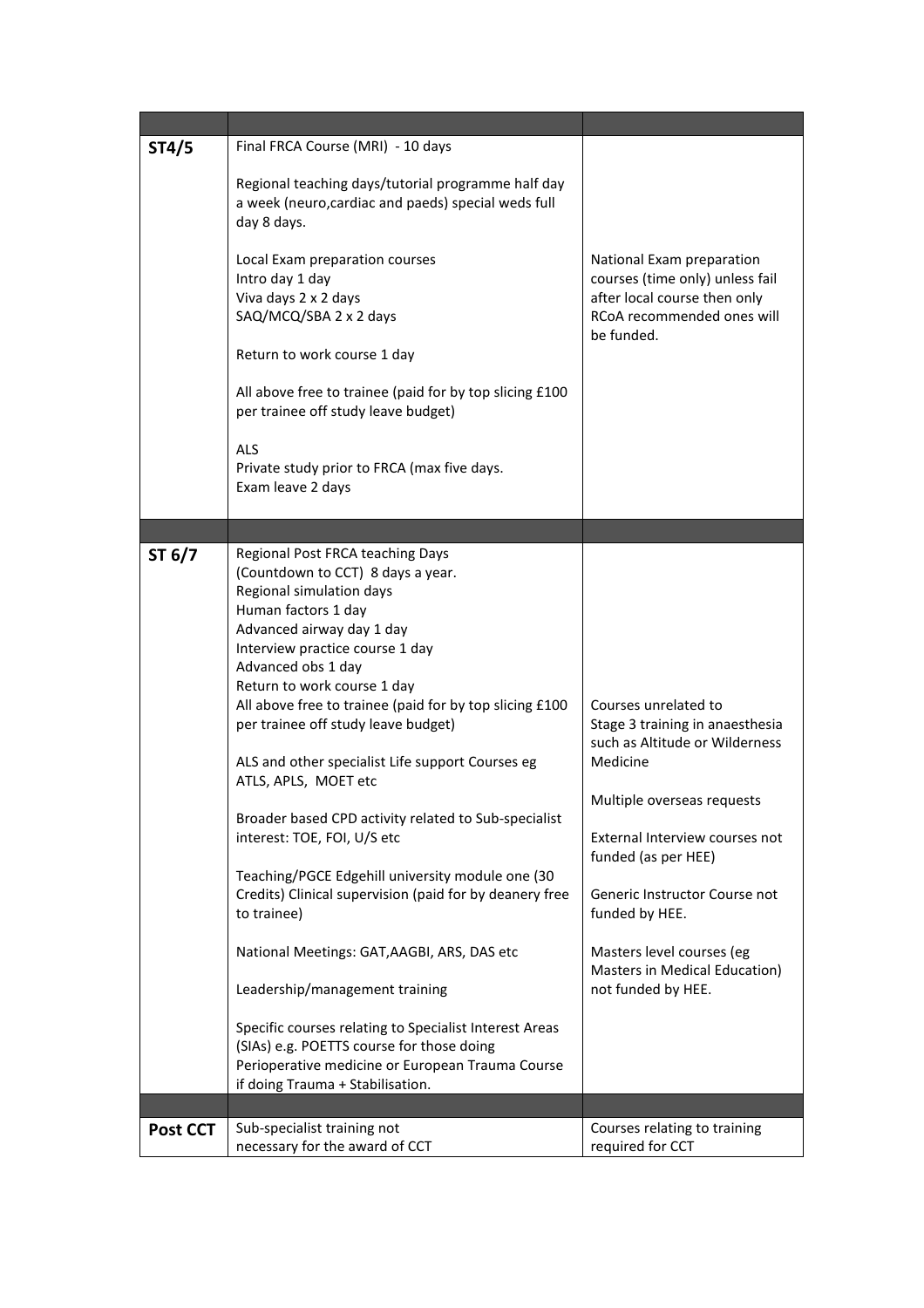## **Appendix 2 – Applying for Study Leave**

**Process for Applying for Study Leave for all CT and ST Trainees as per the HEE-NW Website (**[https://www.nwpgmd.nhs.uk/study-leave\)](https://www.nwpgmd.nhs.uk/study-leave).

### A flow chart of the process is available also (https://www.nwpgmd.nhs.uk/sites/default/files/study\_leave\_process\_a pplication\_fs1\_form\_flow\_chart.pdf)

- 1.Download the electronic application form from the above website & complete sections A, B and C ensuring you have inserted estimation of expenses you expect to claim.
- 2.Email your completed form to your Educational Supervisor and Rota Coordinator to obtain approval for the course / conference and the time respectively. Please note, study leave can be approved by inserting an electronic signature image into the study leave application, *or a*ttaching an email from the relevant individual, stating that approval has been given.
- 4.Your Educational Supervisor and Rota Coordinator should email you back confirmation of their approval.
- 5.Forward the two approval emails along with the application form to the relevant study leave administrator.
- 6.The study leave administrator will then forward your request to the Training Programme Director.
- 7.You must then await an acknowledgement from the Deanery which will be emailed to you with a study leave expenses claim form.
- 8.You should submit your expenses claim form to the Deanery as soon as possible after the course/ conference along with receipts.

[https://www.nwpgmd.nhs.uk/sites/default/files/Study%20Leave%20Guideline](https://www.nwpgmd.nhs.uk/sites/default/files/Study%20Leave%20Guidelines%20final%20doc%20(2009%20revision).pdf) [s%20final%20doc%20\(2009%20revision\).pdf](https://www.nwpgmd.nhs.uk/sites/default/files/Study%20Leave%20Guidelines%20final%20doc%20(2009%20revision).pdf)